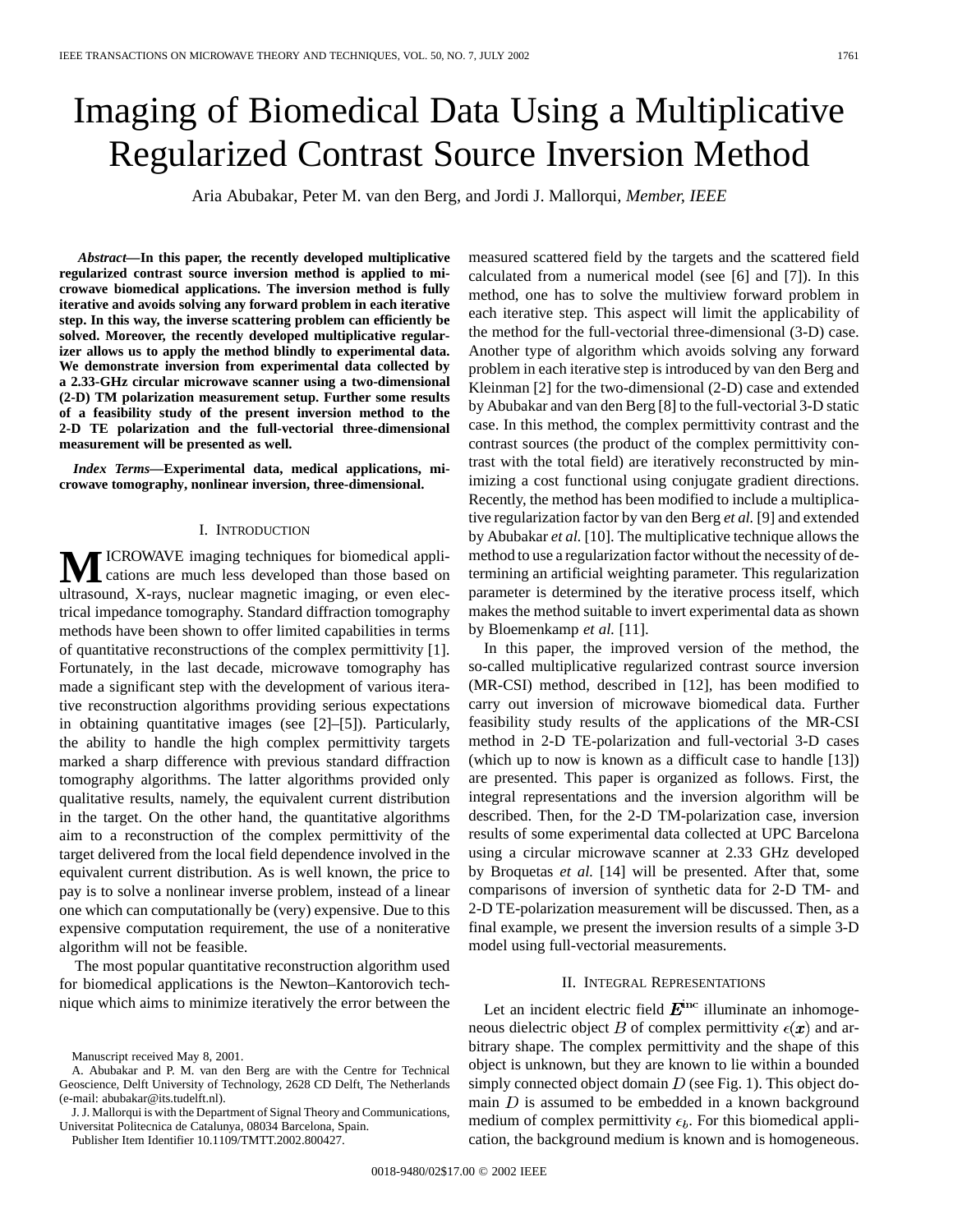

Fig. 1. Geometrical model for the scattering experiment.

The position vector is denoted by  $x$ . We assume a time-harmonic dependence  $\exp(j\omega t)$ , where  $j^2 = -1$ ,  $\omega$  is angular frequency, and  $t$  is time.

# *A. 2-D TM-Polarization Case*

For 2-D TM polarization, the electric field is parallel to objects. In our case,  $\mathbf{E} = E_3(x) \mathbf{i}_3$ . We then deal with a scalar problem. The quantity  $E_{\rm a}^{\rm inc}(\boldsymbol{x})$  denotes an incident electric field due to a line source located at  $x^S$  with polarization in the  $i_3$  direction parallel to the cylindrical objects. The line sources are located in a data domain  $S$  surrounding the object domain  $D$ , where the measurements are made as well,  $\boldsymbol{x}^R \in S$ . Then, for this 2-D TM polarization, the scattered field can be represented in an integral form

$$
E_3^{\text{set}}(\boldsymbol{x}^R) = k_b^2 \int_D g(\boldsymbol{x}^R - \boldsymbol{x}') \chi(\boldsymbol{x}) E_3(\boldsymbol{x}) \, dv(\boldsymbol{x}') \qquad (1)
$$

where the 2-D Green's function  $q$  is given by

$$
g(\boldsymbol{x}) = \frac{-j}{4} H_0^{(2)}(k_b|\boldsymbol{x}|), \qquad k_b = \omega \sqrt{\mu_0 \epsilon_b} \tag{2}
$$

in which  $H_0^{(2)}$  is the zeroth-order Hankel function of the second kind and  $\mu_0$  is the permeability in vacuum. In (1), the contrast  $\chi$  is given by

$$
\chi(\boldsymbol{x}) = \frac{\epsilon(\boldsymbol{x}) - \epsilon_b}{\epsilon_b} \tag{3}
$$

where

$$
\epsilon(\mathbf{x}) = \epsilon_0[\epsilon'_r(\mathbf{x}) + j\epsilon''_r(\mathbf{x})] = \epsilon_0 \left[\epsilon_r(\mathbf{x}) - j\frac{\sigma(\mathbf{x})}{\omega\epsilon_0}\right] \quad (4)
$$

in which  $\epsilon_r(x)$  and  $\sigma(x)$  are the relative permittivity and the conductivity, and  $\epsilon_0$  is the permittivity of vacuum. The total field  $E_3$  inside the object domain D is known to satisfy the domain integral equation

$$
E_3^{\rm inc}(\mathbf{x}) = E_3(\mathbf{x}) - k_b^2 \int_D g(\mathbf{x} - \mathbf{x}') \chi(\mathbf{x}') E_3(\mathbf{x}') \, dv(\mathbf{x}'). \tag{5}
$$

Equations (1) and (5) are the two basic equations to develop the inversion procedure for the 2-D TM-polarization case.

# *B. 2-D TE-Polarization Case*

For 2-D TE polarization, the electric field has two components in the transversal plane of the objects. In our case,  $E =$  $E_1 i_1 + E_2 i_2$ , while  $\mathbf{E}^{\text{inc}}$  denotes the incident electric field due to a line source with polarization in the transversal plane located at  $x^S$ . The line sources are located in a data domain S surrounding the object domain  $D$ , where the measurements are made as well,  $x^R \in S$ . Then, for this 2-D TE polarization, the scattered field can be represented in an integral form

$$
\boldsymbol{E}^{\text{ect}}(\boldsymbol{x}^R) = (k_b^2 + \nabla^R \nabla^R \cdot) \int_D g(\boldsymbol{x}^R - \boldsymbol{x}') \chi(\boldsymbol{x}) \boldsymbol{E}(\boldsymbol{x}), \, dv(\boldsymbol{x}')
$$
(6)

where  $\nabla^R$  is the spatial differentiation operator with respect to  $x^R$ . In this 2-D TE polarization, only the scattered electric field tangential to the receiver aperture is measured. We then require the integral representation in (6) to be satisfied for this tangential component. This measurement setup is similar to the one used by Bloemenkamp *et al.* [11] for the 2-D TE-polarization case. The total field inside the object domain  $D$  is known to satisfy the domain integral equation

$$
\boldsymbol{E}^{\rm inc}(\boldsymbol{x}) = \boldsymbol{E}(\boldsymbol{x}) - (k_b^2 + \nabla \nabla \cdot) \int_D g(\boldsymbol{x} - \boldsymbol{x}') \chi(\boldsymbol{x}') \boldsymbol{E}(\boldsymbol{x}') \, dv(\boldsymbol{x}'). \tag{7}
$$

Equations (6) and (7) are the two basic equations to develop the inversion procedure for the 2-D TE-polarization case.

# *C. 3-D Full-Vectorial Case*

In a 3-D full-vectorial problem, the electric incident  $E^{\text{inc}}$ field is a three-components vector. For simplicity, we consider a point magnetic dipole source directed in the vertical direction, the  $i_3$  direction, located at  $x^S$ . This magnetic dipole source is located in a data domain  $S$  surrounding the object domain  $D$ , where the measurement  $\boldsymbol{x}^R \in S$  is made as well. Then, for this 3-D full-vectorial case, the scattered field can be represented in an integral form

$$
\boldsymbol{E}^{\text{ect}}(\boldsymbol{x}^R) = (k_b^2 + \boldsymbol{\nabla}^R \boldsymbol{\nabla}^R \cdot) \int_D G(\boldsymbol{x}^R - \boldsymbol{x}') \chi(\boldsymbol{x}) \boldsymbol{E}(\boldsymbol{x}) \, d\upsilon(\boldsymbol{x}')
$$
\n(8)

where the 3-D Green's function  $G$  is given by

$$
G(\boldsymbol{x}) = \frac{\exp[-jk_b|\boldsymbol{x}|]}{4\pi|\boldsymbol{x}|}.
$$
\n(9)

In this full-vectorial 3-D case, we measure all the components of the scattered electric field. The total field inside the object domain  $D$  is known to satisfy the domain integral equation

$$
E^{\rm inc}(x) = E(x) - (k_b^2 + \nabla \nabla \cdot) \int_D G(x - x') \chi(x') E(x') \, dv(x'). \tag{10}
$$

Equations (8) and (10) are the two basic equations to develop the inversion procedure for the full-vectorial 3-D case.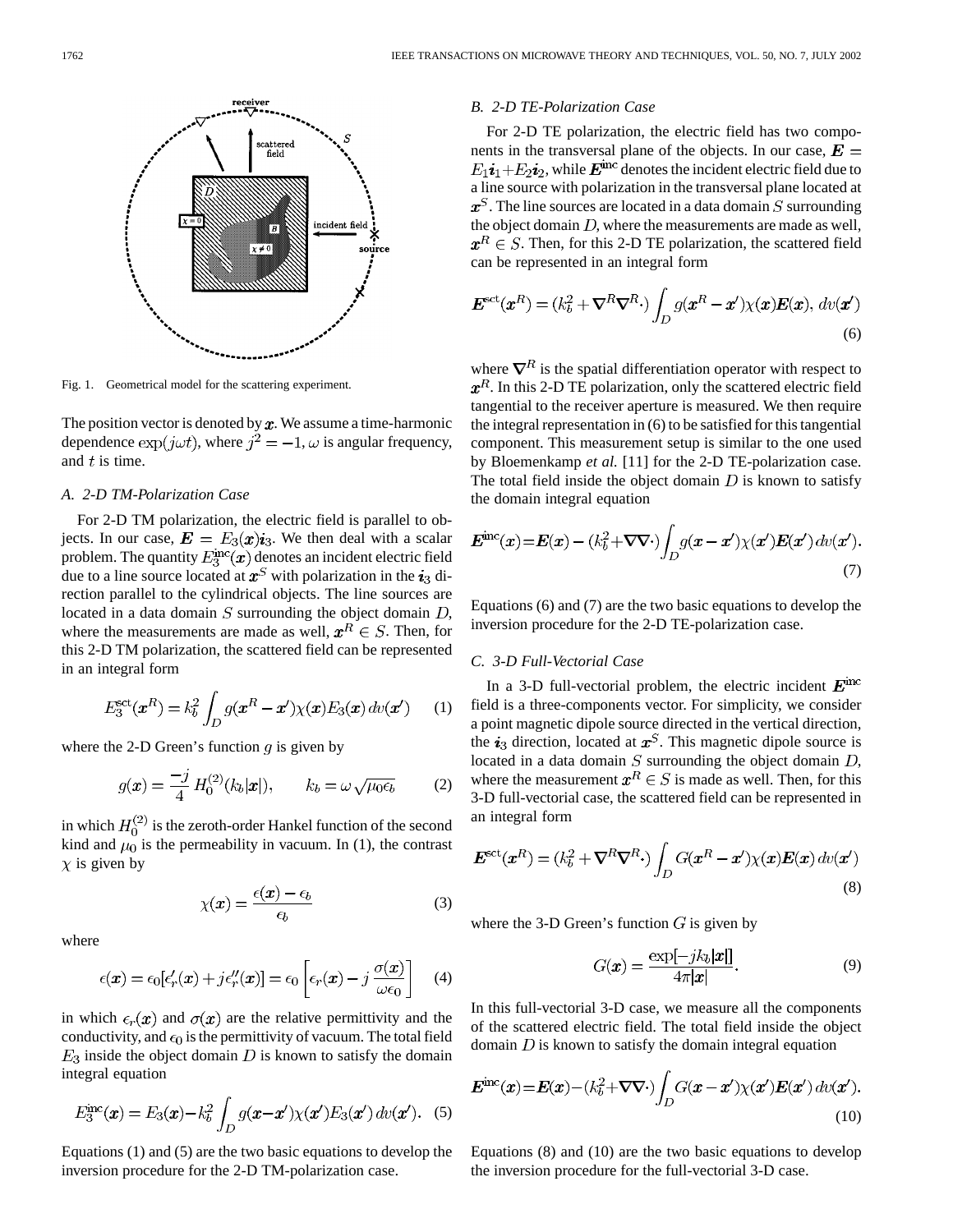#### III. INVERSE ALGORITHM

In order to discuss our solution of the inverse scattering problem, we first write our basic equations in an operator notation. We denote either the scalar electric field for the 2-D TM-polarization case, the two-components electric field vector for the 2-D TE-polarization case, or the three-components electric field vector for the full-vectorial 3-D case by the symbol  $u$ . The data quantities either the scalar scattered electric field, the two-component scattered electric field vector, or the three-component vector scattered electric field vector are denoted by  $f$ .

We assume that the unknown object is illuminated successively by a number of known incident fields  $u_i^{\text{inc}}, i = 1, \ldots, I$ . For each incident field  $u_i^{\text{inc}}$ , the total field will be denoted by  $u_i$ and the measured scattered field data are denoted by  $f_i$ . Then, the integral representations of the measurement data in (1), (6), and (8) are written as

$$
f_i = G_S \chi u_i, \qquad \mathbf{x} \in S \tag{11}
$$

while the domain integral equations in  $(5)$ ,  $(7)$ , and  $(10)$  are written as

$$
u_i = u_i^{\text{inc}} + G_D \chi u_i, \qquad \mathbf{x} \in D. \tag{12}
$$

The profile reconstruction problem is that of finding  $\chi$  of the object domain  $D$  for given  $f_i$  at the data domain  $S$ , or solving the data equation in (11) for  $\chi$ , subject to the additional condition that  $\chi$  and  $u_i$  on D satisfy (12). This problem is nonlinear and has to be solved iteratively.

We observed that the data equations contain the unknown fields inside the scattering object and the contrast in the form of a product; it can be written as a single quantity, *viz.* the contrast sources

$$
w_i(\mathbf{x}) = \chi(\mathbf{x})u_i(\mathbf{x}) \tag{13}
$$

which can be considered as equivalent sources that produce the measured scattered fields. Using the definition of the contrast sources in (13), we obtained the data equations in terms of the contrast sources as follows:

$$
f_i = G_S w_i, \qquad \pmb{x} \in S. \tag{14}
$$

Multiplying both sides of (12) with  $\chi$ , and using (13), we define in symbolic form the object equations as

$$
w_i = \chi u_i^{\text{inc}} + \chi G_D w_i, \qquad \mathbf{x} \in D. \tag{15}
$$

We consider (14) and (15) as two equations from which we want to determine the unknown contrast  $\chi$  and the unknown contrast sources  $w_i$  in  $D$ .

The MR-CSI method constructs alternatively sequences of contrast sources  $w_{i,n}$  for  $(n = 1, 2, ...)$  and the contrast  $\chi_n$ for  $(n = 1, 2, ...)$  by minimizing a cost functional

$$
C_n(w_i, \chi) = F_n(w_i, \chi) F_n^R(\chi) \tag{16}
$$

where

$$
F_n(w_i, \chi) = F^S(w_i) + F_n^D(w_i, \chi)
$$
 (17)

in which

$$
F^{S}(w_{i}) = \eta^{S} \sum_{i} ||f_{i} - G_{S}w_{i}||_{S}^{2}
$$
 (18)

$$
F_n^D(w_i, \chi) = \eta_n^D \sum_i ||\chi u_i^{\text{inc}} - w_i + \chi G_D w_i||_D^2. \tag{19}
$$

The normalization factors are chosen as

$$
\eta^S = \left(\sum_i ||f_i||_S^2\right)^{-1} \tag{20}
$$

$$
\eta_n^D = \left(\sum_i ||\chi_{n-1} u_i^{\text{inc}}||_D^2\right)^{-1}.\tag{21}
$$

In (16)  $F_n^R$  is the weighted  $L^2(D)$ -norm total variation regularization factor

$$
F_n^R(\chi) = \frac{1}{V} \int_D \frac{|\nabla \chi(x)|^2 + \delta_{n-1}^2}{|\nabla \chi_{n-1}(x)|^2 + \delta_{n-1}^2} \, dv(x) \qquad (22)
$$

where  $V = \int_D dv(x)$  denotes the volume of the object domain D. We have included the regularization factor  $F_n^R$  as a multiplicative constraint, with the result that the cost functional  $F_n$  is the weighting parameter, i.e., determined by the inversion problem itself. This eliminates the choice of the artificial regularization parameters completely. In (22),  $\delta_{n-1}^2$  is chosen as

$$
\delta_{n-1}^2 = F_{D,n-1} \tilde{\Delta}^2 \tag{23}
$$

where  $\Delta$  denotes the reciprocal mesh size of the discretized domain D and  $F_{n-1}^D$  is the normalized error in the object equation of the previous iteration, cf. (19).

The cost functional in (16) is based on two things: the objective of minimizing the errors in the data and object equations and the observation that the regularization factor, when minimized, converges to one. The structure of the cost functional is such that it will minimize the regularization factor  $F_n^R$  with a large weighting parameter in the beginning of the optimization process, because the value of  $F_n$  is still large, and that it will gradually minimize more and more the errors in the data and object equations when the regularization factor has reached a nearly constant value close to one. If noise is present in the data, the errors in the data equations will remain at a large value during the optimization and, therefore, the weight of the regularization factor will be more significant. Hence, the noise will, at all times, be suppressed in the reconstruction process and we automatically fulfill the need of a stronger regularization when the data contain noise.

The factor  $\delta_{n-1}^2$  is introduced for restoring differentiability. Its choice is further inspired by the idea that, in the first few iterations, we do not need the minimization of the regularization factor and when the iterations proceed we want to increase the effect of the regularization factor.

This MR-CSI algorithm starts with some initial estimates obtained from the back propagation. Then, in each iteration, it reconstructs alternatingly the contrast sources and the contrast by using conjugate gradient steps (one for the contrast sources and one for the contrast). In this way, the computational complexity of the algorithm is approximately equal of solving two forward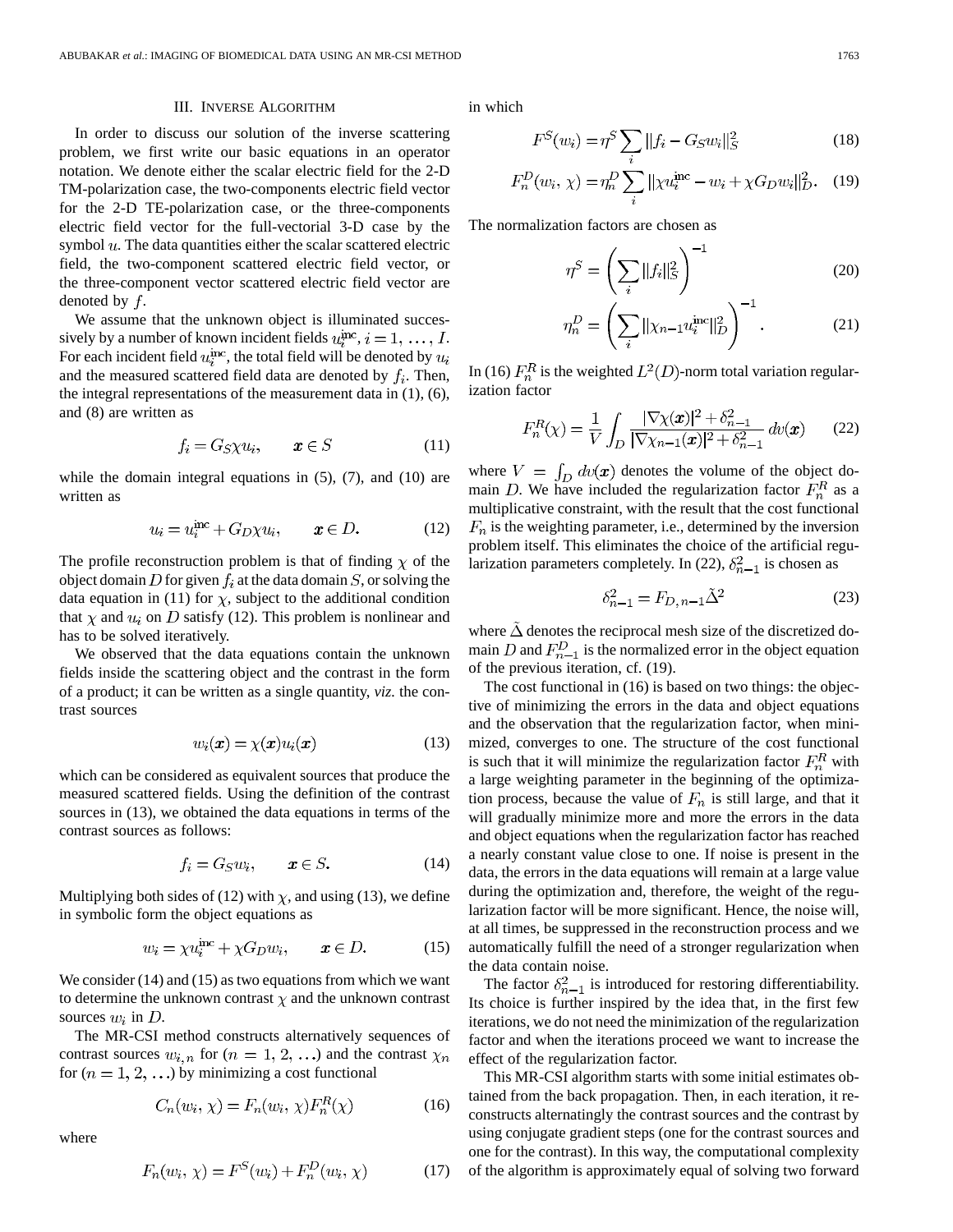

Fig. 2. Photograph of the 2.33-GHz circular scanner.

problems using conjugate gradient method. The details of the algorithm can be found in the Appendix.

In biomedical applications, we have some *a priori* information about the range of the complex permittivity  $\epsilon(\mathbf{x})$ . We remark that this *a priori* information is easily implemented by enforcing, after each update of the contrast, the complex permittivity beyond its range to either the lower or the upper bound. In most numerical examples presented later in this paper, we have used this *a priori* information.

# IV. EXPERIMENTAL DATA: 2-D TM CASE

For the 2-D TM-polarization case, there are experimental data available. The circular microwave scanner with frequency of operation at 2.33 GHz is used. It consists of a 12.5-cm-radius circular array of 64 water-immersed horn antennas, see [13]. The electric field is parallel to the array axis, the  $i_3$  axis. The targets are introduced in a cylindrical water tank (see Fig. 2). Each of the array antennas can operate either in a transmitting or receiving mode. The measurement procedure records the total electric field values at the receiving antennas, when all the array antennas are successively used as a transmitter. Due to isolation limitations of the circuitry, if one antenna is transmitting, the scattered fields are measured only with the 33 antennas located in front of the active source. A schematic measurement setup of the antenna array is given in Fig. 3. The scattered fields are deduced from the total field by subtracting the incident field, measured in the absence of any targets. Furthermore, the measured scattered fields have been calibrated so that a unit line source directed in the  $i_3$  direction can be used as the model of the incident fields *viz.*

$$
E_i^{\rm inc}(\mathbf{x}) = -\frac{\omega \mu_0}{4} H_0^{(2)}(k_b|\mathbf{x} - \mathbf{x}_j^S|)
$$
 (24)

where  $\mu_0 = 4\pi \times 10^{-7}$  is the permeability in vacuum.



Fig. 3. Measurement setup of the experimental data and the cylindrical phantom (schematic).

In the inversion of experimental data, we assumed that the unknowns object entirely located within a test domain  $D$  with dimension of 6.4 $\lambda$  by 6.4 $\lambda$ . The quantity  $\lambda$  is the wavelength in water with  $\epsilon_b = 77.3 - j8.66$  at frequency  $f = 2.33$  GHz. Hence, the wavelength  $\lambda = 14.6$  mm. The discrete form of the algorithm is obtained by dividing the test domain into 64 by 64 subsquares, assuming the contrast, the contrast sources, and the fields to be piecewise constant. The integrals over subsquares are approximated by integrals over circles of equal area which are calculated analytically [15]. The discrete spatial convolutions are efficiently computed using fast Fourier transform (FFT) routines.

The lower and upper bounds of the complex permittivity used in the inversion algorithm are given by

$$
0 \le \epsilon'_r(x) \le 80 \text{ and } 0 \le -\epsilon''_r(x) \le 20. \tag{25}
$$

#### *A. Cylindrical Phantom*

The first experimental data (data file: FANCENT.ASC) were obtained from a phantom consisting of two Plexiglas cylinders, filled with different concentrations of ethyl alcohol. Fig. 3 shows the phantom for which the measurements were taken. Cylinder A was filled with a 96% solution of ethyl alcohol, with  $\epsilon = 10 - j8.3$ . Cylinder B was filled with a 4% ethyl alcohol solution, with  $\epsilon = 73 - j11$ . The complex permittivity of the Plexiglas was  $\epsilon = 2.73 - j0.01$ .

The results obtained from the initial estimates (back propagation) are given in the top plots in Fig. 4. This is approximately identical if we use the spectral diffraction tomography technique. From the back propagation results, we can "already" observe the presence of cylinder B, but the indication of the presence of cylinder A is very poor. Nevertheless, the reconstructed values are completely wrong.

The results of our nonlinear inversion method described in the present paper after 1024 iterations are given in the bottom plots of Fig. 4. Although the total number of iterations is large, the total computation time is limited. Note that we do not solve any forward problem in each iteration of the algorithm. One iteration of the method takes approximately 8 s on a personal computer with a 600-MHz Pentium III processor. After 1024 iterations,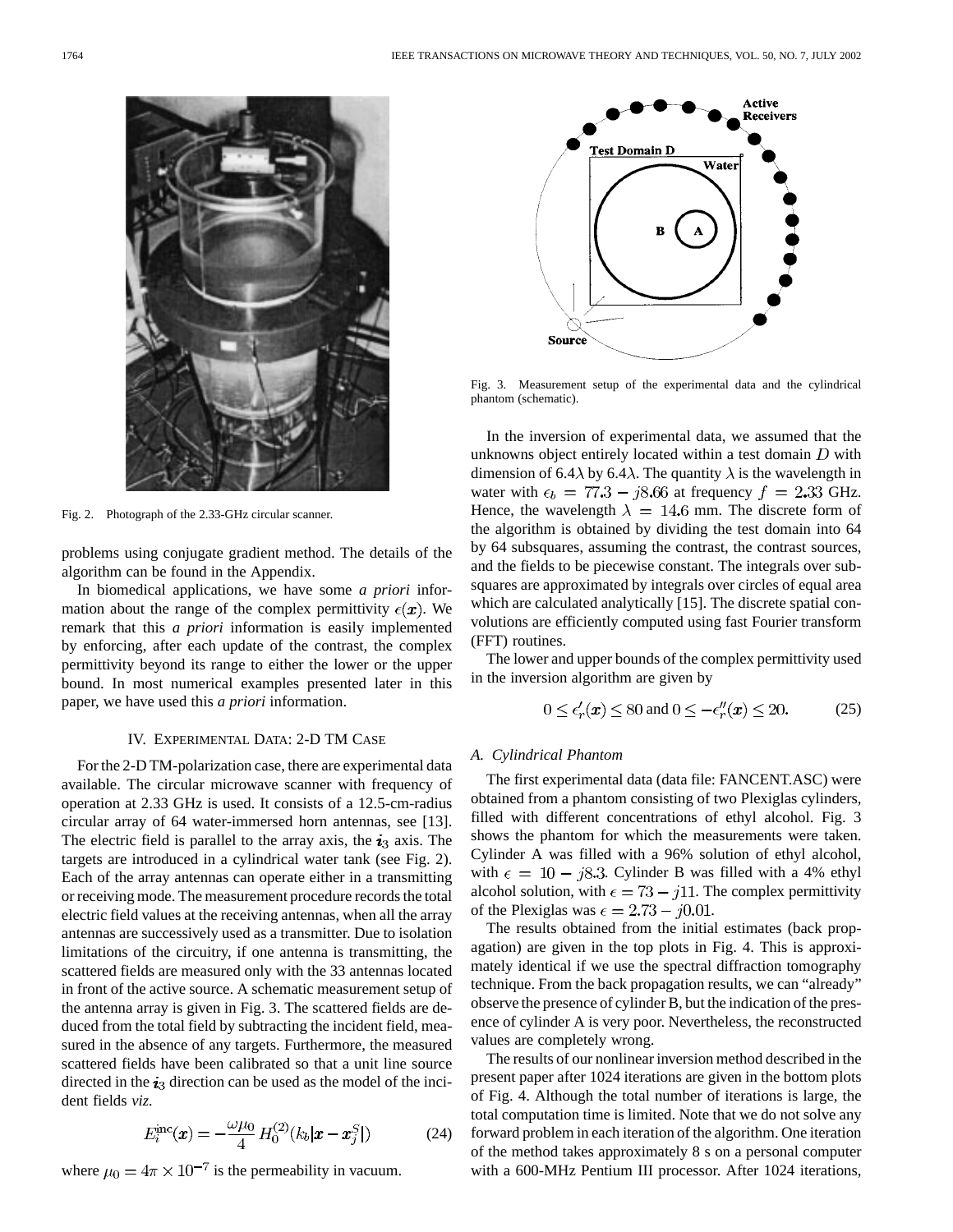

Fig. 4. Cylindrical phantom: images obtained from back propagation (top plots) and from nonlinear inversion (bottom plots).

the normalized error  $F_n^S$  in the data equations is already reduced to 4.08%, and adding more iterations does not change the result.

Note that this particular experimental data has also been used to test the Newton–Kantorovich method by Joachimiwicz *et al.* [7]. They have obtained a comparable numerical result, but in the Newton–Kantorovich method more *a priori* information, like the location of the boundary of cylinder B and its (approximate) permittivity value, has to be used. Without using this *a priori* information, the Newton–Kantorovich method was not able to produce acceptable results [7].

#### *B. Human Arm Phantom*

The next experimental data (data file: PHANARM.CO) were obtained from a human arm phantom. The external layer (skin) and bones of the human arm phantom were made with PVC with complex permittivity  $2.73 - j0.01$  and the muscle was  $54.5$  $j17.2$ . Again we show first the results obtained from the initial estimates (back propagation). These results are given in the top plots of Fig. 5. The results of our nonlinear inversion method after 1024 iterations are given in the bottom plots of Fig. 5. After 1024 iterations, the normalized error  $F_n^S$  in the data equations is already reduced to 6.40%, and adding more iterations does not change the result. From the results, we observe that the bones are clear and sharp. The drawback is that for one of the bones the imaginary part of the reconstructed complex permittivity is completely wrong. This can be caused by the presence of the noise in the experimental data (in typical operational conditions the SNR is around 20 dB).



Fig. 5. Human arm phantom: images obtained from back propagation (top plots) and from nonlinear inversion (bottom plots).

#### *C. Human Forearm*

As the last experimental data, we consider data that were taken from a human forearm (data-file: BRAGREG.ASC). The back propagation results are given in the top plots of Fig. 6. The results of our nonlinear inversion method after 1024 iterations are given in the middle plots of Fig. 6. After 1024 iterations, the normalized error  $F_n^S$  in the data equations is already reduced to 4.10%, and adding more iterations does not change the result. The reconstructed images show the positions of the two bones and the correct value of the muscle (approximately  $54.5 - j17.2$ ). Conversely, due to the water and tissue attenuation and the reduced dynamic range of the available data, the complex permittivity values of the bones are higher than the real ones (the value should approximately be  $5.5 - j0.59$  at 2.33 GHz).

In order to investigate whether we can improve the results by reducing the cell size, in the bottom plots of Fig. 6 we present also inversion results using a discretization mesh that is twice as fine. Thus, now the test domain 6.4 $\lambda$  by 6.4 $\lambda$  is discretized into 128 by 128 cells. The computation time is approximately increased by a factor of four. We observe that the complex permittivity values of the reconstructed bones are improved slightly. The normalized error  $F_n^S$  in the data equations is now reduced to 4.06%, which is lower than the previous value. Thus, for this particular data set, reducing the mesh size is not advantageous.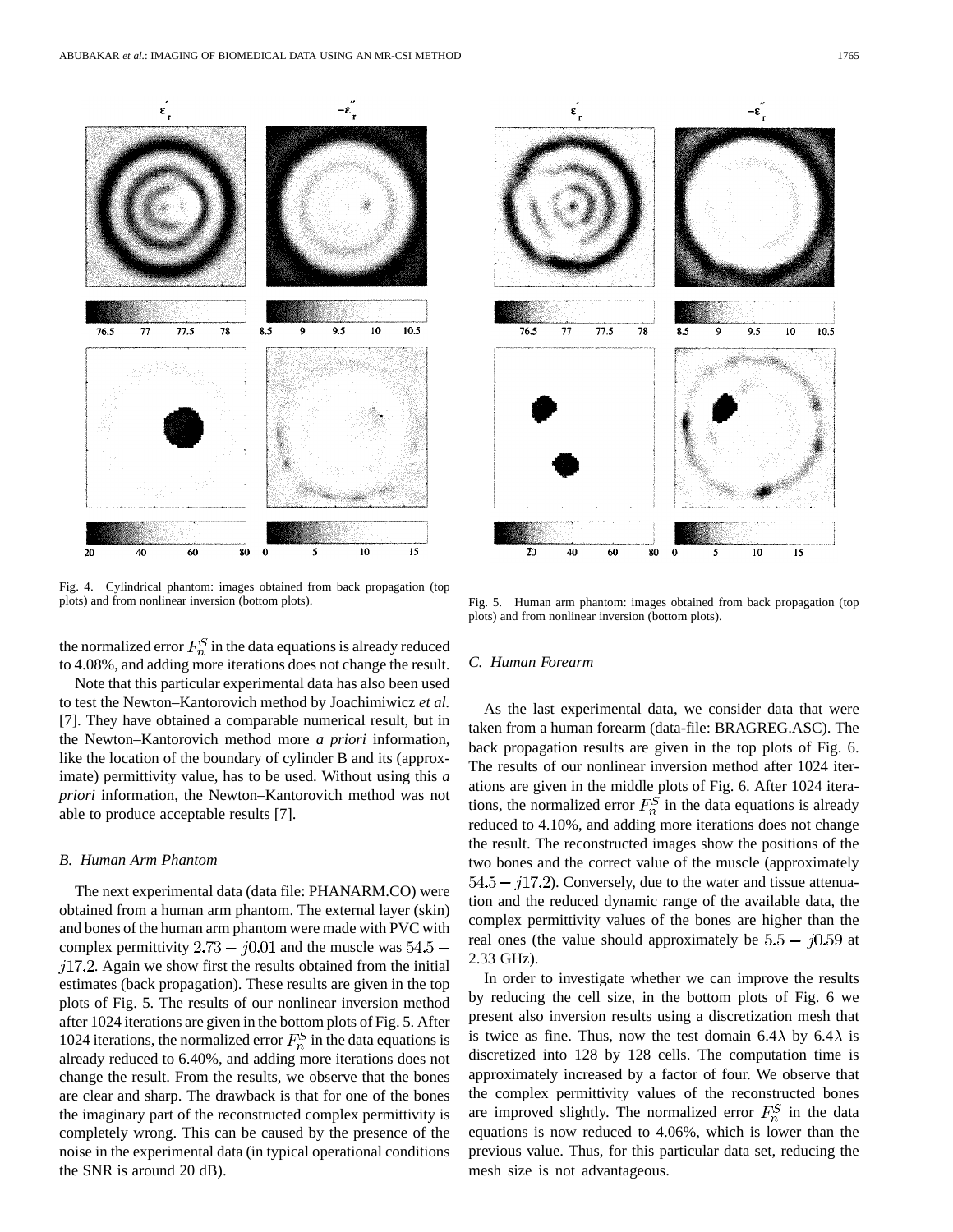

Fig. 6. Human forearm: images obtained from back propagation (top plots), from nonlinear inversion using 64 by 64 cells (middle plots) and using 128 by 128 cells (bottom plots).

# V. COMPARISON OF 2-D TM- AND 2-D TE-POLARIZATION MEASUREMENTS

In this section, we present some comparisons of the inversion using 2-D TM- and 2-D TE-polarization measurements. Because there are no experimental data available for the 2-D TE-polarization case, we use synthetic data. The 2-D TE-polarization measurements can be obtained by rotating the horn antennas over 90 degrees in the circular measurement antennas. The synthetic data are generated using a Conjugate Gradient FFT method; see [15] for 2-D TM-polarization measurements and [16] for 2-D TE-polarization measurements. Note that, due to the gradient-divergence operator working on the integral over domain  $D$ , the discretization procedure of the TE-polarization measurements is more complicated than that for the TM-polarization measurements. After generation of synthetic data, 5% random additive white noise of the maximum value of all the scattered field are added to the data. In the inversion algorithm



Fig. 7. Synthetic arm: images of the original profile (top plots) and the results using 2-D TM polarization (middle plots), and using 2-D TE polarization (bottom plots).

of the 2-D TE-polarization measurement, we use a slightly different technique (see [17]) to obtain the discrete form of the inversion algorithm than the one used to generate synthetic data.

In order to have a criterion of the quality of the reconstructed images, we define the contrast error as follows:

$$
ERR_n = \sqrt{\frac{\|\epsilon(x) - \epsilon^{\text{orig}}(x)\|_D^2}{\|\epsilon^{\text{orig}}(x)\|_D^2}}
$$
(26)

where  $\epsilon^{\text{orig}}(x)$  is the original profile which has been used to generate synthetic data. Note that for the study using the synthetic data the *a priori* information about the lower and upper bound of the complex permittivity contrast, cf. (25) is not used.

# *A. Synthetic Arm*

As a first example, we consider a synthetic model of human forearm. The data are collected using the measurement setup and frequency of operation as the ones used for the experimental data. The original profile of the synthetic human forearm is given in top plots of Fig. 7. The background medium is water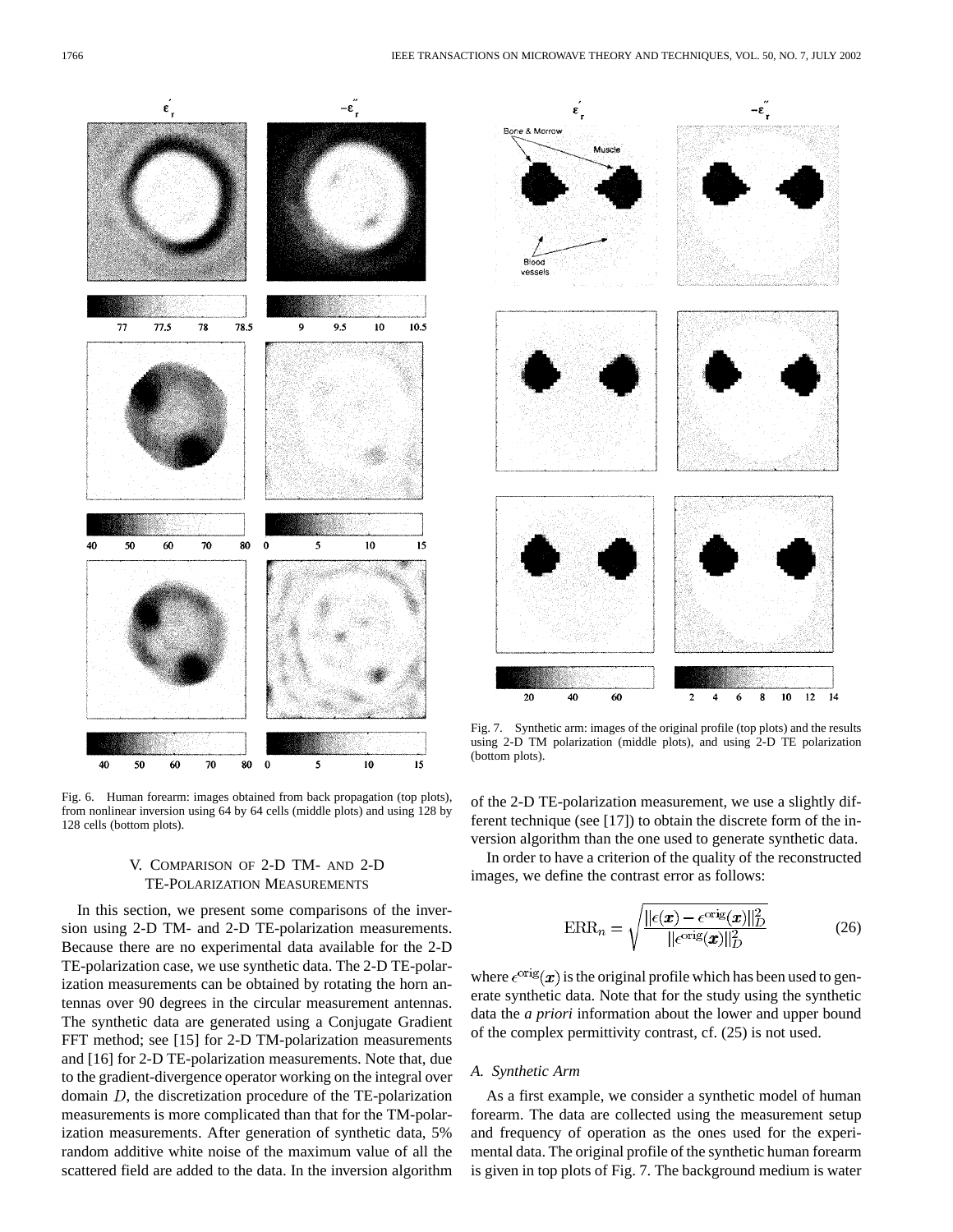$(77.3 - 18.6)$ . The model consists of bones with complex permittivity 5.5 –  $j0.59$ , marrows with  $8 - j0.98$ , and four blood vessels with  $63 - j14$ . The permittivity of the muscle is  $54 - j13$ . The sizes of the object domains D in Fig. 7 are 4.5  $\lambda$  by 4.5  $\lambda$ .

In the inversion, this test domain  $D$  is discretized into 45 by 45 cells. The inversion results from the TM-polarization measurement after 1024 iterations are given in the middle plots of Fig. 7. After 1024 iterations, the normalized error  $F_n^S$  in the data equations and the contrast error  $\text{ERR}_n$  are reduced to 2.63% and 7.78%, and adding more iterations does not improve or change the result. One iteration now takes approximately 8 s.

The inversion results from the TE-polarization measurement after 1024 iterations are given in the bottom plots of Fig. 7. After 1024 iterations, the normalized error  $F_n^S$  in the data equations and the contrast error  $\text{ERR}_n$  are reduced to 1.11% and 6.30%, and adding more iterations does not improve the result. One iteration now takes approximately 16 s. We observe that the boundaries of the bones are reconstructed better than the ones obtained from TM-polarization measurements. The reason for the improved reconstruction is based on the fact that in the interior of the test domain  $D$  the electric fields are not tangential of the different tissue, so that the jumps in these components yield better reconstruction results of these interfaces. In order to investigate this improvement, we consider a more inhomogeneous example, namely the synthetic neck.

#### *B. Synthetic Neck*

The same measurement setup is still used as the previous example (64 sources with 33 receivers in front of a particular source), but now the radius of the antennas is 11.19 cm and the frequency of operation is 1 GHz. The complex permittivity of water at this frequency of operation is  $78 - j3.6$ . The original profile of this simple neck model is given in the top plots of Fig. 8. The neck model consists of fat tissue with complex permittivity  $28 - j13.5$ , cartilage with  $25 - j10.78$ , veins/arteries with  $63 - j20$ , bone with  $6.4 - j2.16$ , trachea 1, and marrow  $5.5 - j0.59$ . The permittivity of the muscle is  $50 - j23.37$ . The size of the domain D in Fig. 8 is  $3.3\lambda$  by  $3.9\lambda$  where  $\lambda =$  is the wavelength in water at frequency of operation  $f = 1$  GHz.

In the inversion, this test domain  $D$  is discretized into 33 by 37 cells. The inversion results from the TM polarization measurement after 1024 iterations are given in the middle plots of Fig. 8. After 1024 iterations, the normalized error  $F_n^S$  in the data equations and the contrast error  $\text{ERR}_n$  are reduced to 0.06% and 17.97%, and adding more iterations does not improve the result. Note that, contrary to the results for the synthetic arm, the normalized errors in the data equations are very small, while the error in contrast is still large. This indicates a lack of information.

Next, we investigate whether we can improve the results using the TE-polarization measurements. The inversion results from the TE-polarization measurement after 1024 iterations are given in the bottom plots of Fig. 8. We observe that the results indeed improved. After 1024 iterations, the normalized error  $F_n^S$ in the data equations and the contrast error  $\text{ERR}_n$  are reduced to 0.31% and 16.19%, and adding more iterations does not improve the result.



Fig. 8. Synthetic neck: images of the exact profile (top plots) and the results using 2-D TM polarization (middle plots), and using 2-D TE polarization (bottom plots).

#### VI. RESULTS OF FULL-VECTORIAL 3-D INVERSION

As a test case for our full-vectorial 3-D inversion algorithm we use the 3-D version of the synthetic example in [18]. The measurement setup is similar to the one used by Bulyshev *et al.* [13] where they employ a scalar approximation of the field problem. We have three rings containing transmitter and receiver antennas. A schematic view of the transmitter–receiver setup and the test domain  $D$  is given in Fig. 9. All receivers operate simultaneously (in all three rings) while the transmitter operates one after another. The receiver records all the components of the vector electric field  $E_i^{\text{set}}$  (multicomponent receiver). The transmitter is modeled using a point magnetic dipole directed in the  $i_3$  direction *viz.* 

$$
E_i^{\text{inc}}(x) = j\omega\mu_0 \frac{\exp(-jk_b|x - x_i^S|)}{4\pi|x - x_i^S|^3} (-jk_b|x - x_i^S| - 1)
$$

$$
\cdot [(x_2 - x_{2,i}^S)\mathbf{i}_1 - (x_1 - x_{1,i}^S)\mathbf{i}_2].
$$
 (27)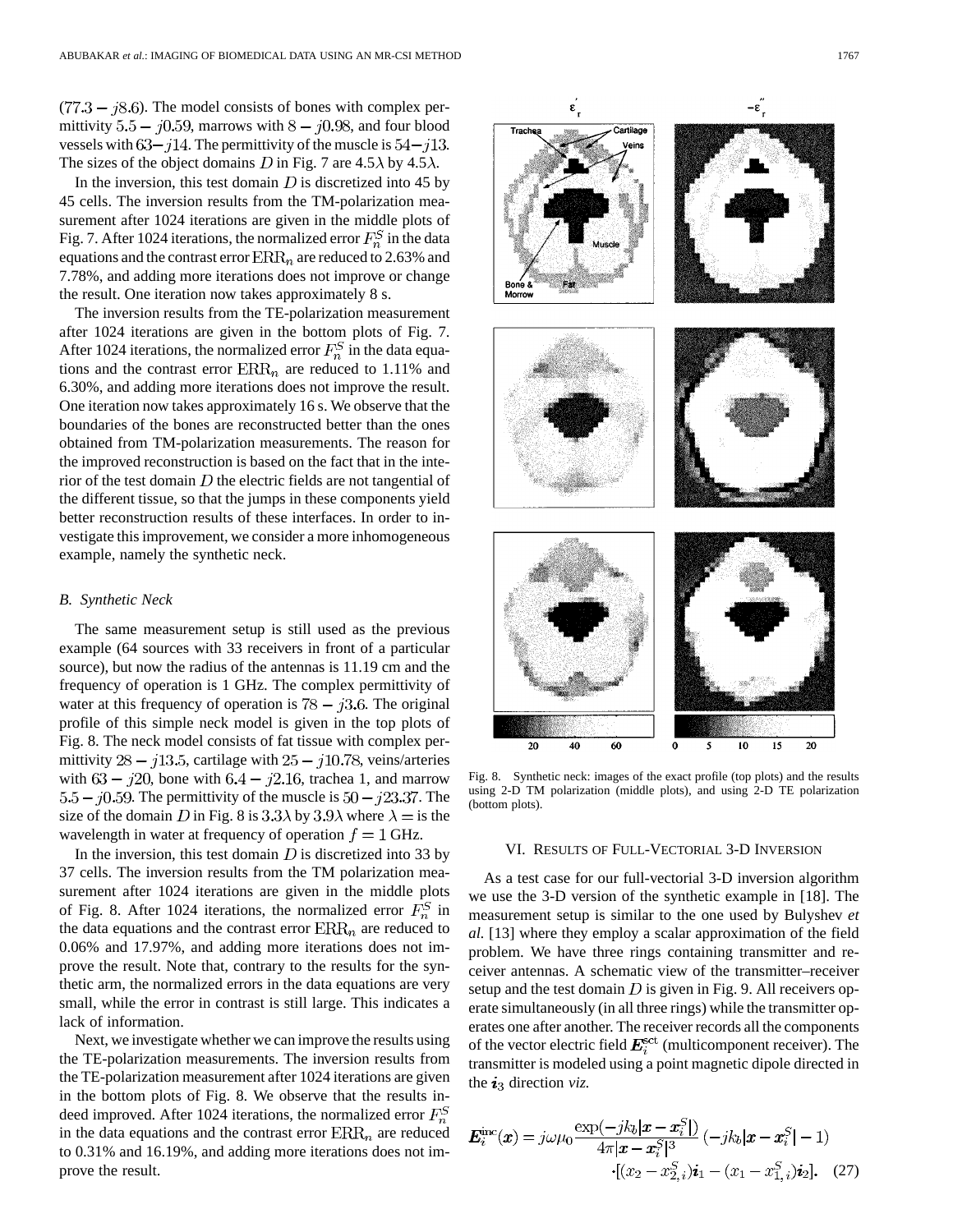

Fig. 9. Schematic of the antenna positions and the test domain D.



Fig. 10. Volume slices of the original profile (top plots) and the reconstructed results (bottom plots).

The frequency of operation of the transmitters is  $f = 1$  GHz. In each ring, we have 6 transmitter stations and 30 receiver stations, thus in total we have  $18 \times 90$  data points. The vertical positions of the circular rings are  $x_3^S = -\lambda$ , 0, and  $-\lambda$ , where  $\lambda =$ 0.0333 m, is the wavelength in water with complex permittivity  $77.3 - j21.2$ . Note that making the number of transmitters equal to the number of receivers could be extremely expensive from a computational point of view.

The original profile which has been used to generate synthetic data are given in the top plots of Fig. 10. These plots show the volume slices at  $x_1 = 0$  and  $x_3 = 0$ . The dimension (domain D) of the profiles in Fig. 10 is  $3\lambda$  by  $3\lambda$  by  $3\lambda$ . The objects have a complex permittivity close to that of biological tissue (bone  $= 8.0 - j3.2$  and muscle  $= 49.6 - j40.4$ ), and they are immersed in water. The synthetic data are generated by a conjugate gradient FFT method using discretization cells of 30  $\times$  $30 \times 30$ . The technique to obtain the discrete form of the algorithm is described in [19]. After generation of synthetic data, 5% random additive white noise is added.

In the inversion, we discretize the test domain  $D$  into 15 by 15 by 15 cells, thus the number of complex unknowns is equal to 3375. The reconstruction results after 1024 iterations are given



Fig. 11. Contour plots of the original profile (top plots) and the reconstructed results (bottom plots) at  $x_3 = 0$ .

in the bottom plots of Fig. 10. Now, one iteration takes approximately 22 s on a personal computer with a 600-MHz Pentium III processor. We observe that the results are quite satisfactory in spite of the use of limited data. The only drawback is that the resolutions in the vertical direction are worse than those in the transversal plane. This is due to the limited number of transmitters and receivers in the vertical direction. In order to have more details on the reconstruction results, we present also the contour plots in Fig. 11 at  $x_3 = 0$  (the plane in the middle ring).

## VII. CONCLUSION

The present results of experimental biomedical data using a 2-D TM-polarization measurement at 2.33 GHz show that the MR-CSI method leads to an effective inversion technique. The algorithm is fully iterative and does not solve any forward problem in each of its iterative steps. This makes the method suitable for large scale computations. Furthermore, the artificial tuning process with a weighting parameter of the regularization to obtain the "cosmetically best" results seems superfluous.

From the feasibility study results of the synthetic arm and the synthetic neck of the 2-D TM- and 2-D TE-polarization measurements, we observe that the algorithm is not able to reconstruct tissues with a dimension less than half the wavelength. This limitation is known as the Rayleigh criterion. Thus, in order to image inhomogeneities with sizes less than half a wavelength, one has to use a higher frequency (shorter wavelength) wave field experiment. The problem with using a single high-frequency experiment is the increase of the nonlinearity of the problem, which will effect the performance of the algorithm. Thus, in order to robustly solve this problem, a multifrequency experiment inversion has to be included (see, e.g., [20]) and because the Maxwell model (due to the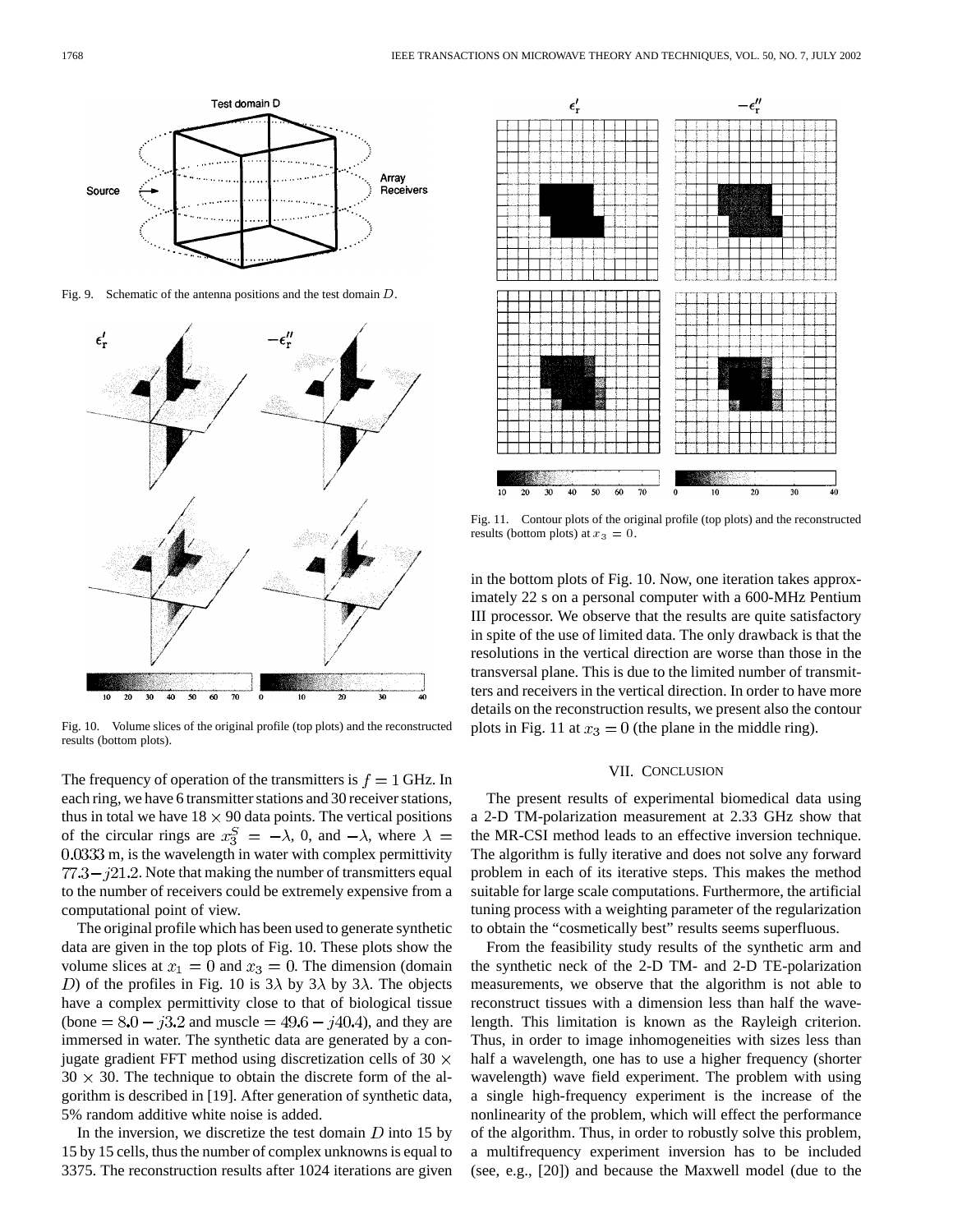relaxation effect of the complex permittivity) no longer holds, a more complicated model, e.g., the Debye model, has to be used. Moreover, under the hardware point of view, some issues concerning the SNR, repeatability, and isolation requirements of the scanner must be investigated. This is one subject of our future research.

As our final test study, we show a simple example of inversion of full-vectorial 3-D biomedical media. The results indicate that the inversion method can obtain satisfactory 3-D results using a limited data set.

#### APPENDIX

The MR-CSI method starts with the updating of the contrast sources and contrast in the following manner.

#### *A. Updating the Contrast Sources*

Define the data error and the object error to be

$$
\rho_{i,n} = f_{i,n} - G_S w_{i,n} \tag{28}
$$

$$
r_{i,n} = \chi_n u_i^{\text{inc}} - w_{i,n} + \chi_n G_D w_{i,n}.
$$
 (29)

Now suppose  $w_{i,n-1}$  and  $\chi_{n-1}$  are known. We update  $w_i$  by

$$
w_{i,n} = w_{i,n-1} + \alpha_n^w v_{i,n}
$$
 (30)

where  $\alpha_n^w$  is a real constant parameter and the update directions  $v_{i,n}$  are functions of position. The update directions are chosen to be the Polak–Ribière conjugate gradient directions. These update directions are given by

$$
v_{i,0} = 0
$$
  
\n
$$
v_{i,n} = g_{i,n}^w + \frac{\text{Re}\sum_{k} \langle g_{k,n}^w, g_{k,n}^w - g_{k,n-1}^w \rangle_D}{\sum_{k} \langle g_{k,n-1}^w, g_{k,n-1}^w \rangle_D} v_{i,n-1}
$$
 (31)

where

$$
g_{i,n}^w = -\eta^S G_S^* \rho_{i,n-1} - \eta_n^D \left[ r_{i,n-1} - G_D^* (\overline{\chi}_{n-1} r_{i,n-1}) \right].
$$
\n(32)

In (32),  $G_S^*$  and  $G_D^*$  are the adjoints of  $G_S$  and  $G_D$  mapping  $L^2(S)$  into  $L^2(D)$  and  $L^2(D)$  into  $L^2(D)$ , respectively. Further, the overbar denotes complex conjugate. The real parameter  $\alpha_n^w$ in (30) is found explicitly to be

$$
\alpha_n^w = \frac{-\text{Re}\sum_{i} \langle g_{i,n}^w, v_{i,n} \rangle_D}{\eta^S \sum_{i} ||G_S v_{i,n}||_S^2 + \eta_n^D \sum_{j} ||v_{i,n} - \chi_{n-1} G_D v_{i,n}||_D^2}.
$$
\n(33)

We choose as starting values the contrast sources that minimize the normalized errors in the data equations  $F<sup>S</sup>$ , which are the contrast sources obtained by back propagation

$$
w_{i,0}^{bp} = \frac{||G_{S}^{\star}f_{i}||_{D}^{2}}{||G_{S}G_{S}^{\star}f_{i}||_{S}^{2}} G_{S}^{\star}f_{i}.
$$
 (34)

*B. Updating of the Contrast*

Before updating the contrast, we first compute

$$
u_{i,n} = u_i^{\text{inc}} + G_D w_{i,n} = u_{i,n-1} + \alpha_n^w v_{i,n}.
$$
 (35)

Now, supposing that  $w_{i,n}$  and  $\chi_{n-1}$  are known, we update  $\chi$ by

$$
\chi_n = \chi_{n-1} + \alpha_n^{\chi} d_n \tag{36}
$$

where  $\alpha_n^{\chi}$  is a constant parameter and the update direction  $d_n$  is taken as the Polak–Ribière conjugate gradient direction

$$
d_0 = 0
$$
  
\n
$$
d_n = g_n^{\chi} + \frac{\text{Re}\langle g_n^{\chi}, g_n^{\chi} - g_{n-1}^{\chi}\rangle_D}{\langle g_{n-1}^{\chi}, g_{n-1}^{\chi}\rangle_D} d_{n-1}.
$$
\n(37)

As in [12], the preconditioned gradient  $g_n^{\chi}$  in (37) is given by

$$
g_n^{\chi} = \frac{\eta_n^D g_n^D + F_n(w_{j,n}, \chi_{n-1}) g_n^R}{\sum_{j} |u_{j,n}|^2}
$$
(38)

where

$$
g_n^D = -\eta_n^D \sum_j (\chi_{n-1} u_{i,n} - w_{i,n}) \overline{u}_{i,n}
$$
 (39)

and

$$
g_n^R(x) = \frac{1}{V} \nabla \cdot \left[ \frac{\nabla \chi_{n-1}}{|\nabla \chi_{n-1}|^2 + \delta_{n-1}^2} \right]. \tag{40}
$$

Note that the gradient  $g_n^{\chi}$  tends to the direction  $g_n^{\chi}$  as the gradient  $g_n^R$  tends to zero. The weighting of the gradients clearly depends on the normalized errors in the cost function  $F_n$ . Since we have a multiplicative cost function, one can expect a higher nonlinear functional, but the gradient of this cost function has the same form as the gradient of an additive cost function with a weighting parameter related to  $F_n$ ; see, e.g., [9]. Moreover, we observe that the gradient of the present regularization factor is similar to the one of total-variation regularization; see [9]. Hence, this weighted  $L^2(D)$  regularization factor combines the features of minimization of the total variation in the  $L^2(D)$ -norm and in the  $L^1(D)$ -norm (through its gradient).

The minimization of the multiplicative cost functional (16) can be performed analytically. The cost functional is a fourthdegree polynomial in  $\alpha = \alpha_n^{\chi}$  viz.

$$
C = \left[ F^{S}(w_{i,n}) + F_{n}^{D}(w_{i,n}, \chi_{n-1}) + \alpha^{2} \eta_{n}^{D} \sum_{i} ||d_{n} u_{i,n}||_{D}^{2} + 2\alpha \eta_{n}^{D} \text{Re} \sum_{i} \langle d_{n} u_{i,n}, \chi_{n-1} u_{i,n} - w_{i,n} \rangle_{D} \right] \times \left[ 1 + 2\alpha \text{Re} \langle b_{n-1} \nabla \chi_{n-1}, b_{n-1} \nabla d_{n} \rangle_{D} + \alpha^{2} ||b_{n-1} \nabla d_{n}||_{D}^{2} \right]
$$
\n(41)

where

$$
b_{n-1} = V^{-1/2} (|\nabla \chi_{n-1}|^2 + \delta_{n-1}^2)^{-1/2}.
$$
 (42)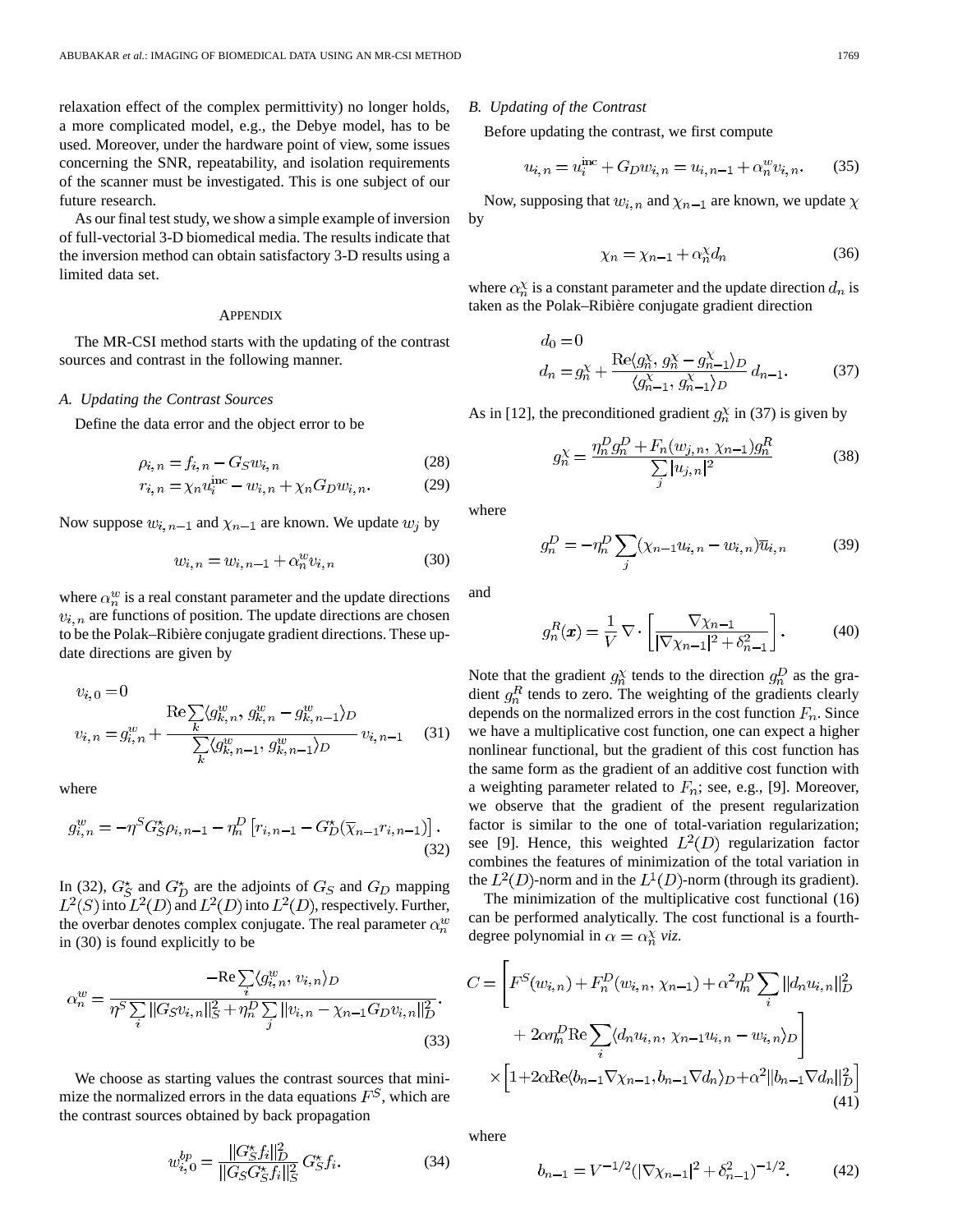Differentiation with respect to  $\alpha$  yields a cubic equation with one real root and two complex conjugate roots. The real root is the desired minimizer  $\alpha_n^{\chi}$ .

As far as the starting value  $\chi_0$  is concerned, we start with the initial estimates  $w_{i,0}^{bp}$  of (34) and compute the initial field  $u_{i,0}$ using (35) to obtain

$$
\chi_0 = \frac{\sum_{i} w_{i,0}^{bp} \overline{u}_{i,0}}{\sum_{i} |u_{i,0}|^2}, \qquad u_{i,0} = u_i^{\text{inc}} + G_D w_{i,0}^{bp}.
$$
 (43)

This completes the description of the MR-CSI algorithm.

#### ACKNOWLEDGMENT

The authors wish to express their gratitude to Prof. A. Broquetas and his research group for providing the various experimental data. These experimental data are available to the general community and can be obtained by contacting the authors.

#### **REFERENCES**

- [1] J. C. Bolomey, C. Pichot, and G. Gaboriaud, "Planar microwave imaging camera for biomedical applications: Critical and prospective analysis of reconstruction algorithms," *Radio Sci.*, vol. 26, pp. 541–549, 1991.
- [2] P. M. van den Berg and R. E. Kleinman, "Contrast source inversion method," *Inverse Problems*, vol. 13, pp. 1607–1620, 1997.
- [3] W. C. Chew and Y. M. Wang, "Reconstruction of two-dimensional permittivity distribution using the distorted Born iterative method," *IEEE Trans. Med. Imag.*, vol. 9, pp. 218–225, June 1990.
- [4] A. Franchois and C. Pichot, "Microwave imaging—Complex permittivity reconstruction with a Levenberg–Marquadt method," *IEEE Trans. Antennas Propagat.*, vol. 45, pp. 203–215, Feb. 1997.
- [5] A. Roger, "Newton–Kantorovich algorithm applied to an electromagnetic inverse problem," *IEEE Trans. Antennas Propagat.*, vol. AP-29, pp. 232–238, 1981.
- [6] J. J. Mallorqui, N. Joachimowicz, A. Broquetas, and J. C. Bolomey, "Quantitative images of large biological bodies in microwave tomography by using numerical and real data," *Electron. Lett.*, vol. 23, pp. 2138–2140, 1996.
- [7] N. Joachimowicz, J. J. Mallorqui, J. C. Bolomey, and A. Broquetas, "Convergence and stability assessment of Newton–Kantorovich reconstruction algorithms for microwave tomography," *IEEE Trans. Med. Imag.*, vol. 17, pp. 562–569, Aug. 1998.
- [8] A. Abubakar and P. M. van den Berg, "Three-dimensional nonlinear inversion in crosswell electrode logging," *Radio Sci.*, vol. 4, pp. 989–1004, 1998.
- [9] P. M. van den Berg, A. L. van Broekhoven, and A. Abubakar, "Extended contrast source inversion," *Inverse Problems*, vol. 15, pp. 1325–1344, 1999.
- [10] A. Abubakar, P. M. van den Berg, and B. J. Kooij, "A conjugate gradient contrast source technique for 3D profile inversion," *IEICE Trans. Electron.*, vol. E83-C, pp. 1864–1874, 2000.
- [11] R. F. Bloemenkamp, A. Abubakar, and P. M. van den Berg, "Inversion of experimental multi-frequency data using the contrast source inversion method," *Inverse Problems (Special Issue)*, vol. 17, pp. 1611–1622, Dec. 2001.
- [12] P. M. van den Berg and A. Abubakar, "Contrast source inversion method: State of art," *Progress Electromagn. Res.*, vol. PIER 34, pp. 189–218, 2001.
- [13] A. E. Bulyshev, A. E. Souvorov, S. Y. Semenov, R. H. Svenson, A. G. Nazarov, Y. E. Sizov, and G. P. Tatsis, "Three-dimensional microwave tomography. Theory and computer experiments in scalar approximation," *Inverse Problems*, vol. 16, pp. 863–875, 2000.
- [14] A. Broquetas, J. Romeu, J. M. Rius, A. R. Elias-Fuste, A. Cardama, and L. Jofre, "Cylindrical geometry: A further step in active microwave tomography," *IEEE Trans. Microwave Theory Tech.*, vol. 39, pp. 836–844, May 1991.
- [15] J. H. Richmond, "Scattering by a dielectric cylinder of arbitrary cross section shape," *IEEE Trans. Antennas Propagat.*, vol. AP-13, pp. 334–341, 1965.
- [16] A. P. M. Zwamborn and P. M. van den Berg, "A weak form of the conjugate gradient FFT method for two-dimensional TE scattering problems," *IEEE Trans. Microwave Theory Tech.*, vol. 39, pp. 953–960, June 1991.
- [17] B. J. Kooij and P. M. van den Berg, "Nonlinear inversion in TE scattering," *IEEE Trans. Microwave Theory Tech.*, vol. 46, pp. 1704–1712, Nov. 1998.
- [18] N. Joachimowicz, C. Pichot, and J. P. Hugonin, "Inverse scattering: An iterative numerical method for electromagnetic imaging," *IEEE Trans. Antennas Propagat.*, vol. 12, pp. 1742–1752, Dec. 1991.
- [19] A. Abubakar and P. M. van den Berg, "A total variation enhanced contrast source inversion method for three-dimensional profile reconstruction," in *Proc. ECCOMAS 2000, Book of Abstracts*, Barcelona, Spain, Sept. 11–14, 2000, CD-ROM, p. 19, p. 1132.
- [20] W. C. Chew and J. H. Lin, "A frequency-hopping approach for microwave imaging of large inhomogeneous bodies," *IEEE Microwave Guided Wave Lett.*, vol. 5, pp. 439–441, Dec. 1995.



**Aria Abubakar** was born in Bandung, Indonesia, on August 21, 1974. He received the M.Sc. degree *(cum laude)* in electrical engineering and the Ph.D. degree *(cum laude)* in technical sciences from the Delft University of Technology, Delft, The Netherlands, in 1997 and 2000, respectively.

In 1996, he was a Research Student at Shell Research B.V., Rijswijk, The Netherlands. He was a Summer Intern with Schlumberger–Doll Research, Ridgefield, CT, in 1999. He is currently with the Laboratory of Electromagnetic Research and Section

of Applied Geophysics, Delft University of Technology. His current main research activity includes solving forward and inverse problems in acoustics, electromagnetics, and elastodynamics.

Dr. Abubakar was the recipient of the Best 1997 Master's Thesis Award in electrical engineering given by Delft University of Technology.



**Peter M. van den Berg** was born in Rotterdam, The Netherlands, on November 11, 1943. He received the degree in electrical engineering from the Polytechnical School of Rotterdam, Rotterdam, The Netherlands, in 1964, and the B.Sc. and M.Sc. degrees in electrical engineering and the Ph.D. degree in technical sciences from the Delft University of Technology, Delft, The Netherlands, in 1966, 1968, and 1971, respectively.

From 1967 to 1968, he was a Research Engineer with the Dutch Patent Office. Since 1968, he has been

a Member of the Scientific Staff of the Electromagnetic Research Group, Delft University of Technology. During these years, he carried out research and taught classes in the area of wave propagation and scattering problems. During the academic year 1973–1974, he was a Visiting Lecturer in the Department of Mathematics, University of Dundee, Dundee, Scotland, financed by an award from the Niels Stensen Stichting, The Netherlands. During a three-month period in 1980–1981, he was a Visiting Scientist at the Institute of Theoretical Physics, Göteborg, Sweden. He was appointed as a Professor at the Delft University of Technology in 1981. During the years of 1988–1994, he also carried out research at the Center of Mathematics of Waves, University of Delaware, Newark; these visits were financed by a NATO award. During the summer periods of 1993–1995, he was a Visiting Scientist at Shell Research B.V., Rijswijk, The Netherlands. Since 1994, he has also been a Professor in the Delft Research School Centre of Technical Geoscience. His current main research interest is the efficient computation of field problems using iterative techniques based on error minimization, the computation of fields in strongly inhomogeneous media, and the use of wave phenomena in seismic data processing. A major interest is in an efficient solution of the nonlinear inverse scattering problem.